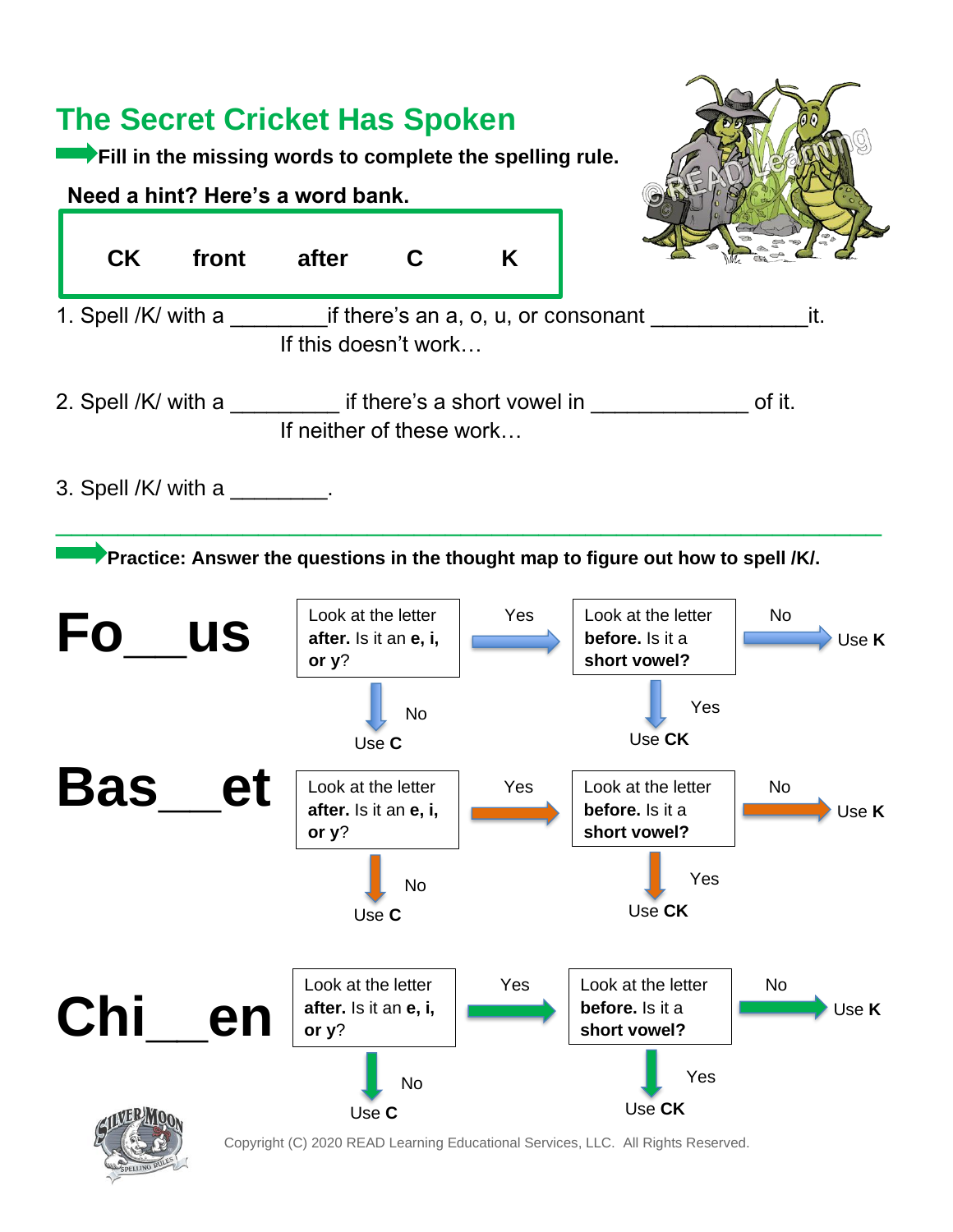Instructor-Guided Practice



**Verbally prompt your student to spell the attached list of words. Guide your student with the attached thought map.**

#### *Tips:*

- *Prompt your student to say and spell syllable-by-syllable*
- *Leaving a blank space for the /K/ sound is a good way to reinforce critical thinking skills before your student works out the correct spelling.*
- *You can insert the thought map into a page protector and answer the questions using a dry erase marker for each word.*

| <b>Real Word</b> | $+/-$ | <b>Real Word</b> | $+/-$ | <b>Nonsense Word</b> | $+/-$ | <b>Nonsense Word</b> |  |
|------------------|-------|------------------|-------|----------------------|-------|----------------------|--|
| Gasket           |       | <b>Tacky</b>     |       | <b>Smicket</b>       |       | Placken              |  |
| Decal            |       | <b>Hectic</b>    |       | Rasket               |       | <b>Sniskit</b>       |  |
| Fresco           |       | <b>Jacket</b>    |       | Glacud               |       | <b>Visky</b>         |  |
| <b>Token</b>     |       | <b>Broken</b>    |       | <b>Wactic</b>        |       | <b>Trisken</b>       |  |
| Rocky            |       | Rocket           |       | Mapkin               |       | Glencot              |  |
| Pumpkin          |       | <b>Icon</b>      |       | <b>Micket</b>        |       | Proskid              |  |
| Picnic           |       | Crocus           |       | <b>Becret</b>        |       | <b>Bracklin</b>      |  |
| <b>Stricken</b>  |       | <b>Socket</b>    |       | <b>Trusky</b>        |       | <b>Nicken</b>        |  |
| <b>Ticket</b>    |       | <b>Picket</b>    |       | Specken              |       | Zemcot               |  |
| Pesky            |       | <b>Silky</b>     |       | <b>Risco</b>         |       | Lackpin              |  |

#### **Word List**

**Notes:\_\_\_\_\_\_\_\_\_\_\_\_\_\_\_\_\_\_\_\_\_\_\_\_\_\_\_\_\_\_\_\_\_\_\_\_\_\_\_\_\_\_\_\_\_\_\_\_\_\_\_\_\_\_\_\_\_\_\_\_\_\_\_\_\_\_\_\_\_**



**\_\_\_\_\_\_\_\_\_\_\_\_\_\_\_\_\_\_\_\_\_\_\_\_\_\_\_\_\_\_\_\_\_\_\_\_\_\_\_\_\_\_\_\_\_\_\_\_\_\_\_\_\_\_\_\_\_\_\_\_\_\_\_\_\_\_\_\_\_\_\_\_\_\_ \_\_\_\_\_\_\_\_\_\_\_\_\_\_\_\_\_\_\_\_\_\_\_\_\_\_\_\_\_\_\_\_\_\_\_\_\_\_\_\_\_\_\_\_\_\_\_\_\_\_\_\_\_\_\_\_\_\_\_\_\_\_\_\_\_\_\_\_\_\_\_\_\_\_**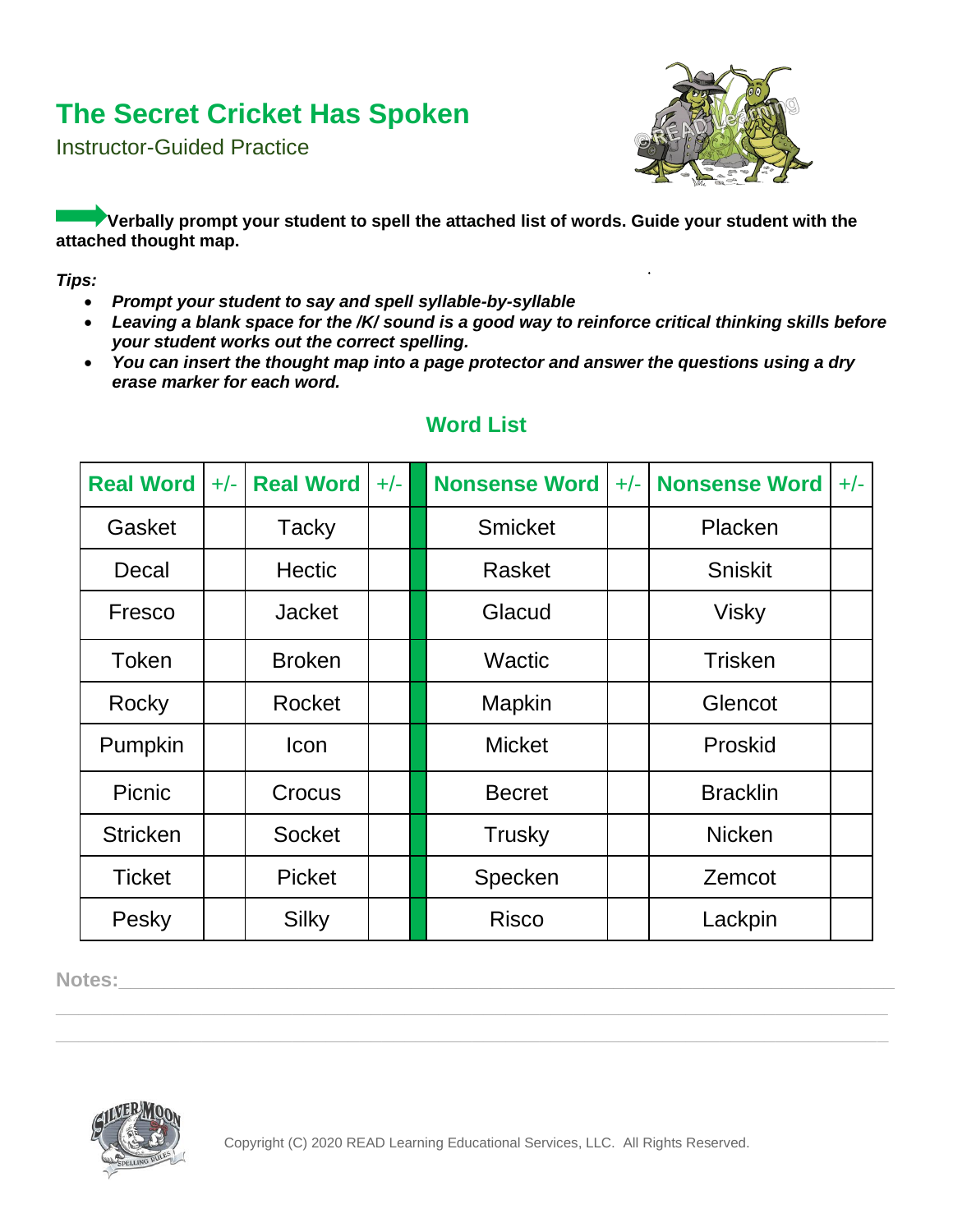

Instructor-Guided Practice: Thought Map



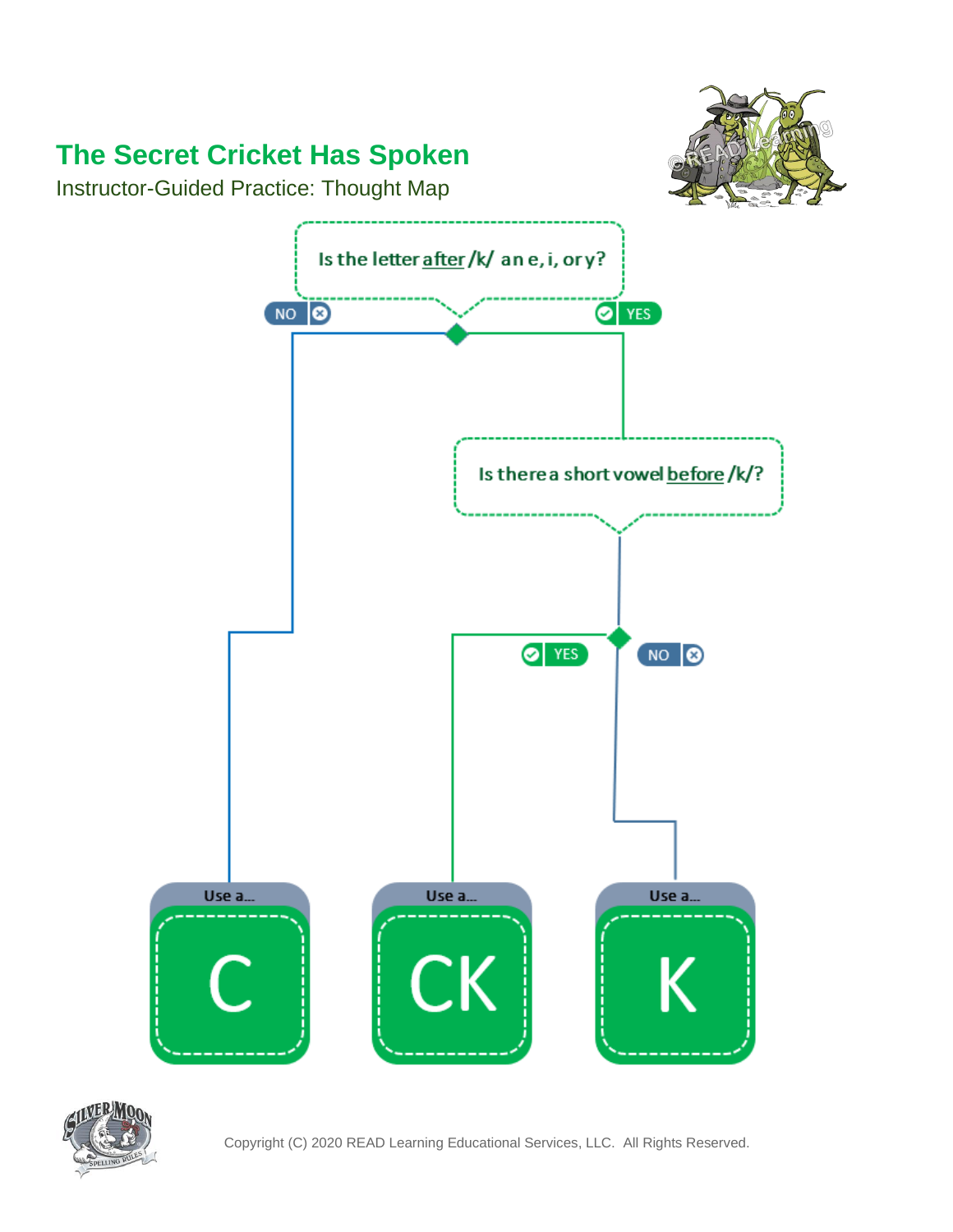

### Practice: **Cricket Caper Game**

#### Set Up

- 1. Print and cut out the attached card deck.
- 2. Shuffle the **word cards**, and place them face-down in the center of the table.
- 3. Each player gets **three small letter cards** (K, CK, and C) and places them face-up in front of their workspace.

#### **Gameplay**

- 1. Draw the top card from the deck. Decide which spelling for /K/ fills in the blank on the word card and place that small letter card in the blank.
- *2.* If it's correct, the player who's turn it is, gets 1 point. If it's incorrect, the opponent gets the chance to "steal" the card and answer correctly for 1 point *(this acts as an extra turn).*
- 3. The next player takes their turn, following the same procedure.
- 4. *Wild Cards*: Some cards have a green border on them. Those cards are Wild and are worth 2 points!
- 5. Gameplay continues until one player reaches 10 points. The first player to reach 10 points is the winner!

*Optional:* If your student is sensitive to correction, or if you are working on building confidence in your student, you may choose to omit the option to steal a card. As an instructor, you may also choose to allow your student to "catch" your mistakes for extra points.

\_\_\_\_\_\_\_\_\_\_\_\_\_\_\_\_\_\_\_\_\_\_\_\_\_\_\_\_\_\_\_\_\_\_\_\_\_\_\_\_\_\_\_\_\_\_\_\_\_\_\_\_\_

*Note:* Cards with nonsense words are marked with an asterisk.

### Practice: **C, CK, K Sort**

Set Up

- 1. Print and cut out the attached card deck.
- 2. Shuffle the **word cards**, and place them face-down in the center of the table.
- 3. Place the C, CK, and K **letter cards** at the top of the desk.
- 4. Ask your student to **sort** each word into the correct column according to the spelling for /K/.

*Note:* You may choose to guide your student through their sort using the thinking map resource! Nonsense words are marked with an asterisk.

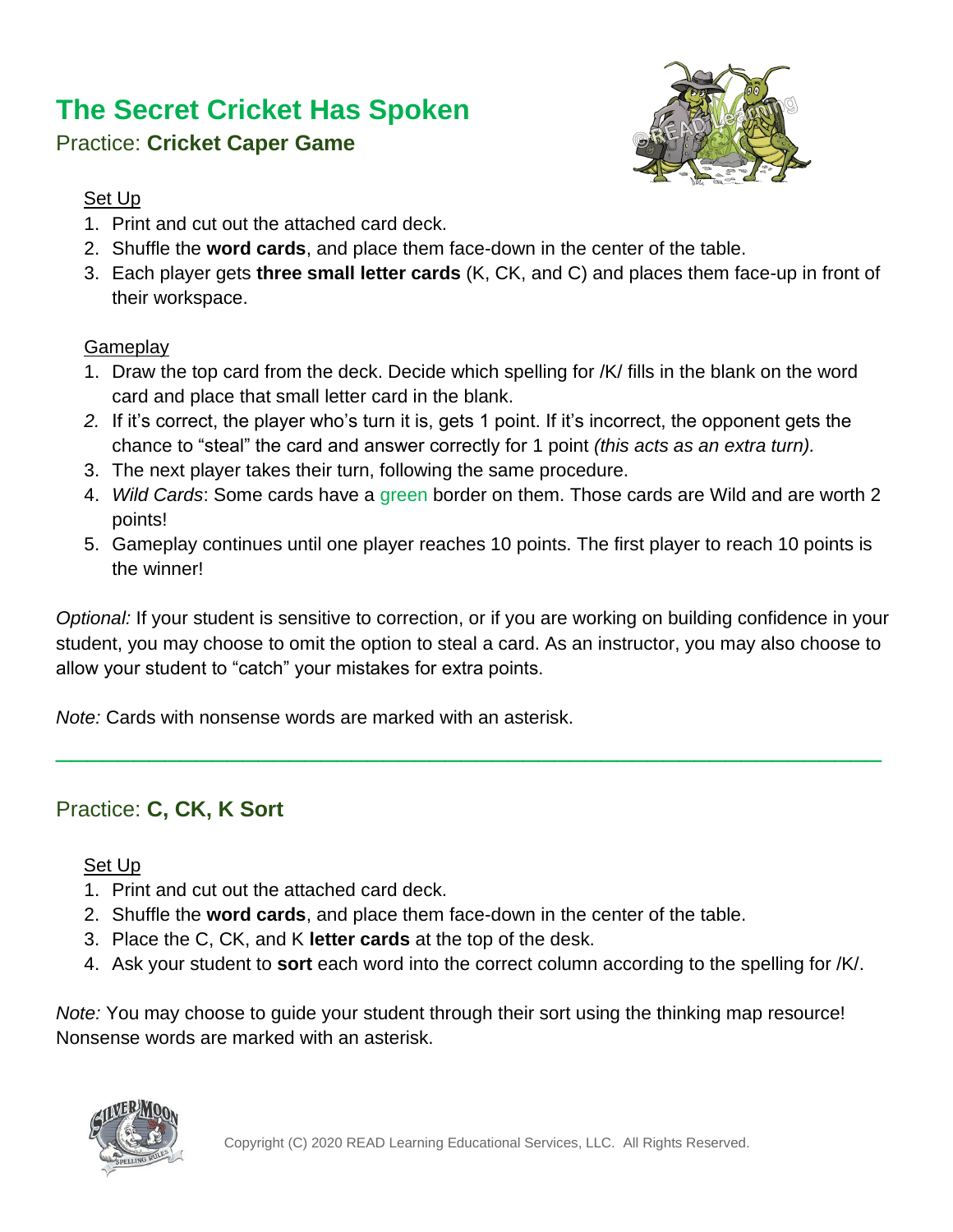Practice: Cricket Caper Game/ C, CK, K Sort Word Cards



Copyright (C) 2020 READ Learning Educational Services, LLC. All Rights Reserved.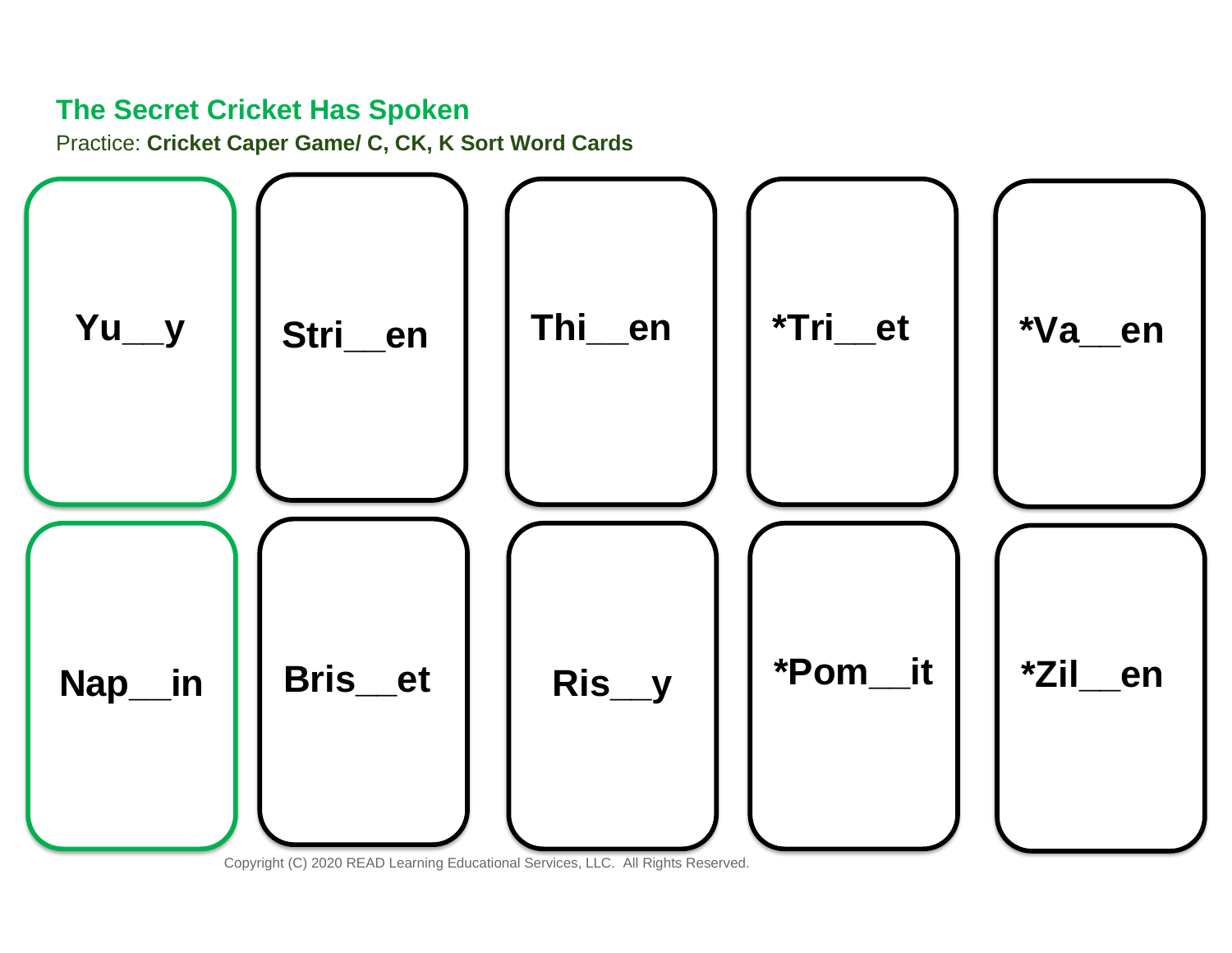**Practice: Word Cards and Letter Cards (continued)** 



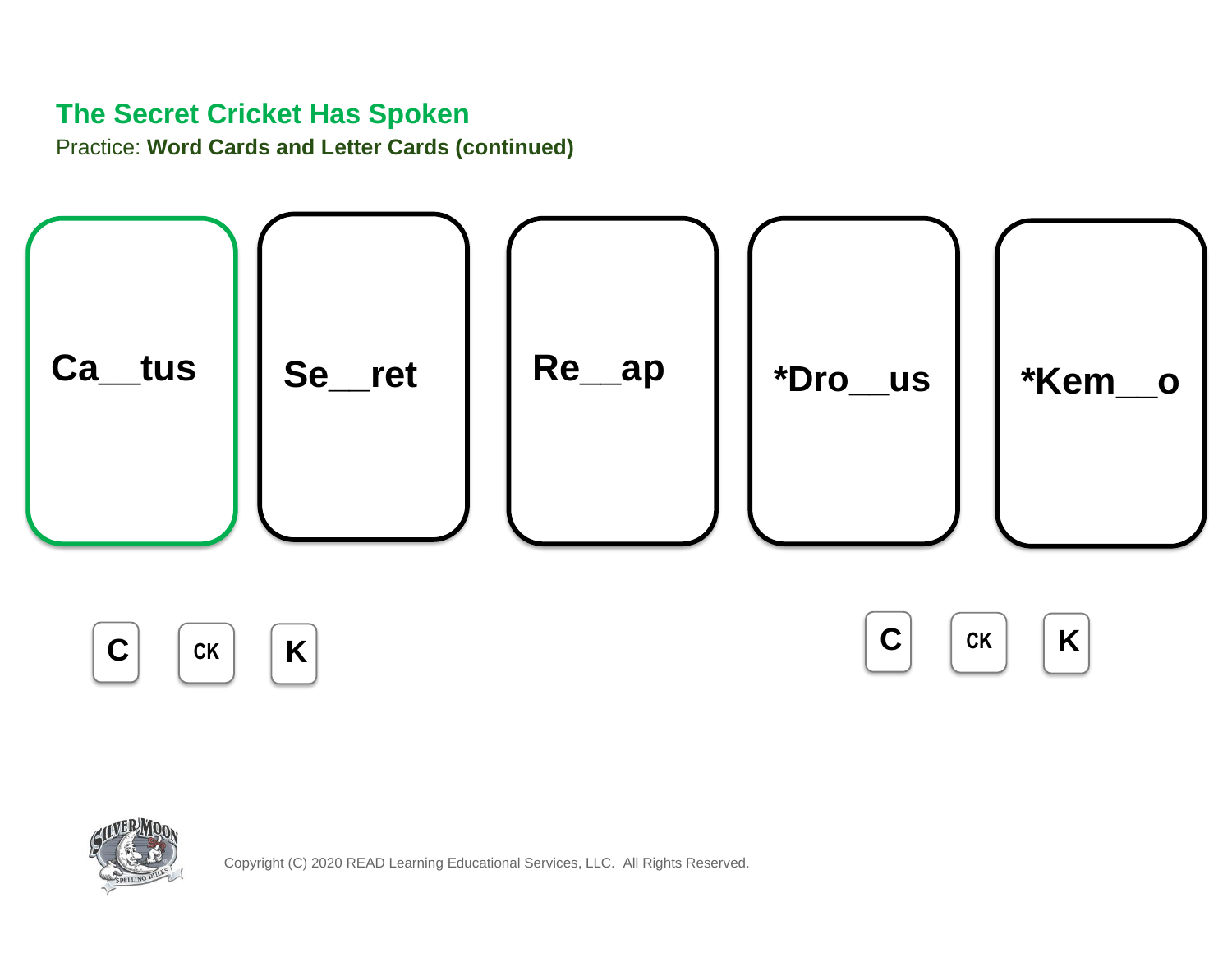### **Answer Key:**

### **The Secret Cricket Has Spoken**

**Fill in the missing words to complete the spelling rule.**



| Need a hint? Here's a word bank. |                              |       |                          |   |                                     |  |       |    |  |  |  |
|----------------------------------|------------------------------|-------|--------------------------|---|-------------------------------------|--|-------|----|--|--|--|
|                                  | <b>CK</b>                    | front | after                    | С | Κ                                   |  |       |    |  |  |  |
|                                  | 1. Spell /K/ with a<br>after | it.   | C                        |   | if there's an a, o, u, or consonant |  |       |    |  |  |  |
|                                  |                              |       | If this doesn't work     |   |                                     |  |       |    |  |  |  |
| it.                              | 2. Spell /K/ with a          |       | <b>CK</b>                |   | if there's a short vowel in         |  | front | οf |  |  |  |
|                                  |                              |       | If neither of these work |   |                                     |  |       |    |  |  |  |
|                                  | 3. Spell /K/ with a          | K     |                          |   |                                     |  |       |    |  |  |  |

**Practice: Answer the questions in the thought map to figure out how to spell /K/.**